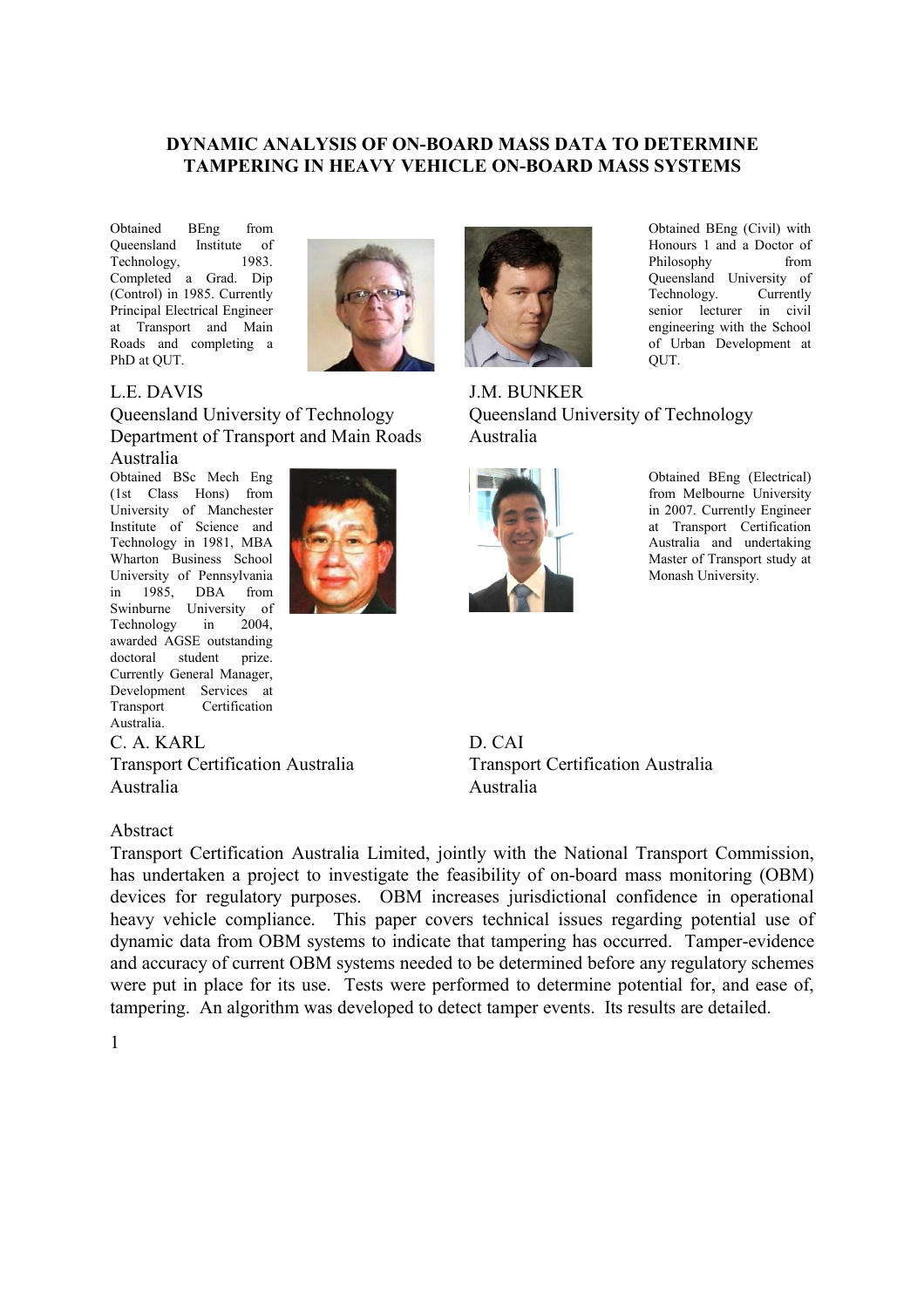**Keywords:** Heavy Vehicle, Dynamic Signal, On-board Mass Monitoring, Tamper, Vehicle Telematics.

# **1. Introduction**

Transport Certification Australia Limited (TCA) was created to administer the Intelligent Access Program (IAP) and certify HV telematics service-providers who provide IAP Services. Stage 1 of the IAP monitors HV location, time, speed, tamper-evidence and proprietary trailer identification (Karl et al. 2009). TCA, jointly with the National Transport Commission (NTC), has undertaken a project to investigate the feasibility of on-board mass (OBM) monitoring devices to be incorporated into Stage 2 of the IAP (Davis et al. 2008a). OBM increases jurisdictional confidence in operational HV compliance. This paper covers technical issues regarding potential use of dynamic data from OBM systems using air pressure transducer signals to indicate that tampering has occurred. The use of load cell data for a similar purpose has yet to be determined (Karl et al. 2009).

Tamper-evidence and accuracy of current OBM systems needed to be determined before any regulatory schemes were put in place for its use. There are no regulatory OBM schemes for HVs operating anywhere in the world. Australia, *via* the IAP (Davis et al. 2008a; Karl 2007; Karl et al. 2009; Transport Certification Australia 2005) is examining the feasibility of such implementation.

Tests were performed to determine potential for, and ease of, tampering. Various tamper tests were performed; the one that concerns this paper directly was where the air lines to the OBM primary transducers were closed off. Dynamic data were recorded for open and closed primary transducer air line states. The two sets of data were compared and an algorithm developed to detect the differences.

# **1.1 Test methodology**

The testing program was conducted in line with Davis *et al.* (2008a; 2008b). Twelve test and control OBM systems from eight suppliers were installed on eleven HVs*.* The details, differences and brands of the OBM systems have been made anonymous here and in other work (Karl et al. 2009) due to the competitive nature of the OBM industry in Australia. Where APTs were part of the OBM tested, these converted air spring pressure into electrical signals proportional to that pressure. The OBM systems using these primary transducers processed those signals into a reading to indicate the mass of the HV axle group. Some APTtype OBM systems used an algorithm to compute the steer axle mass where that axle did not have a primary transducer for direct measurement. This was done by computing the steer axle mass from the moment of the HV chassis from a reading on the drive group air springs.

The HVs were weighed a number of times on weighbridges after a short road circuit as part of the broader test programme (Karl et al. 2009). The suspensions of the tested HVs were exercised between readings to ensure that bushing hysteresis, inter-leaf friction, air bag stretch, etc, were averaged out over the readings. That meant that each test HV was required to perform some travel activity before returning to be weighed again, typically a circuit around a suburban block or within a transport depot. This provided an opportunity to record APT data (where these were fitted) during these circuits. Examples of the tested HVs are shown [Figure 1.](#page-2-0)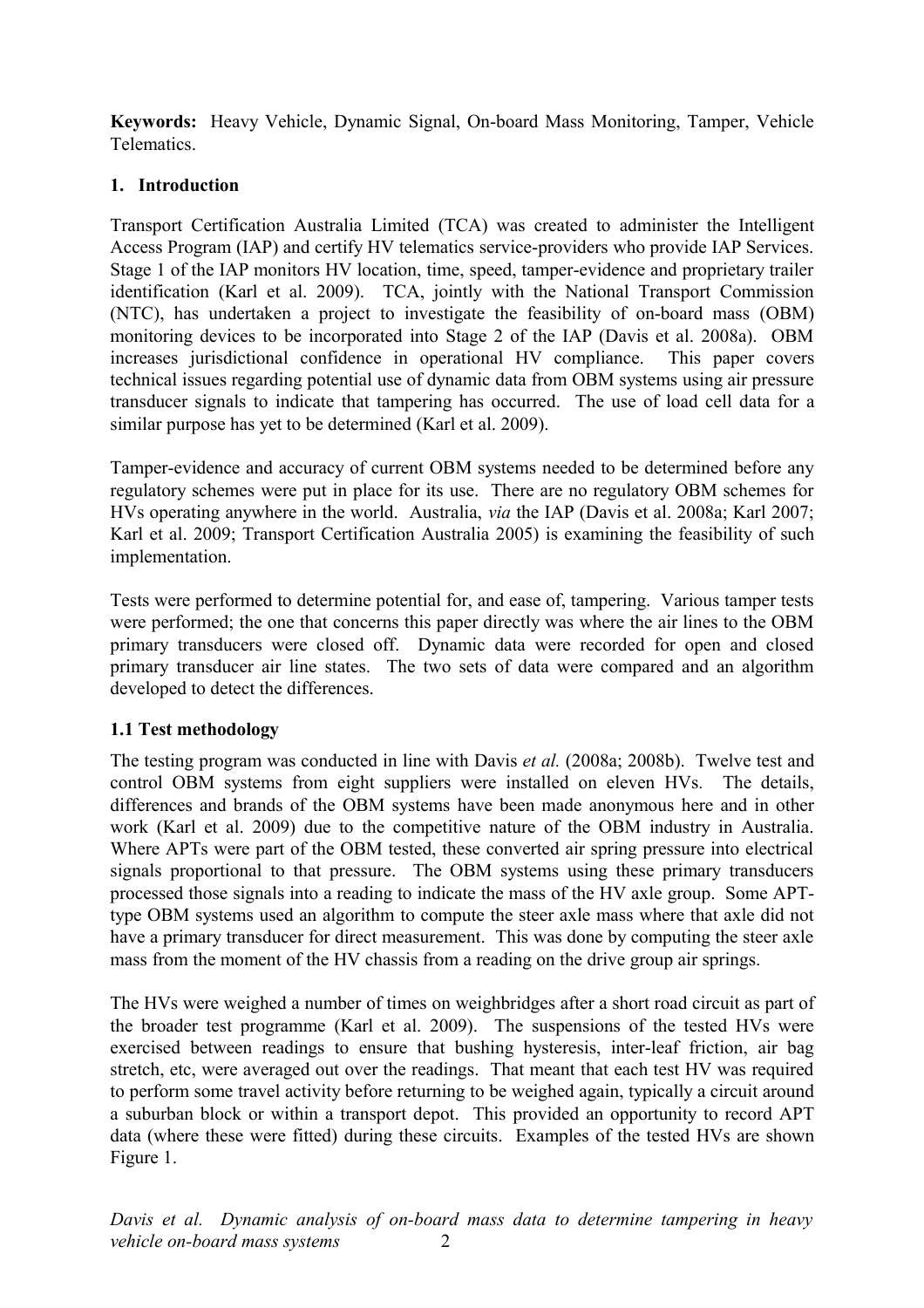

**Figure 1 – Montage of test HVs and dates of testing.**

# <span id="page-2-0"></span>**1.2 Sampling frequency**

It was postulated that dynamic data could inform the development of a tamper indicator. Further to this, it was theorised that signal frequencies of the pressure in the air springs, and influenced by axle-hop, would be key to this development. HV axle-hop occurs at frequencies approximately 10 to 15 Hz (Cebon 1999). For the Nyquist sampling criterion (Shannon's theorem) to be satisfied, data capture needed to be at least twice the frequency of interest (Houpis and Lamont 1985) or at least 30 Hz.

Most commercial OBM systems do not record dynamic data at frequencies that would have allowed axle-hop to be recorded but most manufacturers have stated that their systems would be capable of such measurement, were it required (Davis 2008). Data were recorded during the road circuits. This was with a HV OBM system whose manufacturer had specified a sample interval of 24.0 ms, providing a sampling rate of 41.6 Hz (Davis et al. 2008a; Davis et al. 2008b). Accordingly, the Nyquist sampling criterion (Shannon's theorem) was met (Houpis and Lamont 1985) for that part of the data gathering during the tests.

# **2. Tamper tests - detail**

Controlled tampering during the tests was carried out to determine whether the effects of that tampering could be detected from changes in the data. Accordingly, some basic tampering that involved changing the operation of the test vehicle or its systems occurred. Some tested OBM systems used APTs to determine OBM mass readings from air spring pressure. For those cases, a ball valve or turncock was interposed in the air line between the APT and its associated air springs [\(Figure 2\)](#page-3-0). This allowed the pressure in the air springs of the axle group being measured (to determine the mass on that group) to be presented to the APT or not.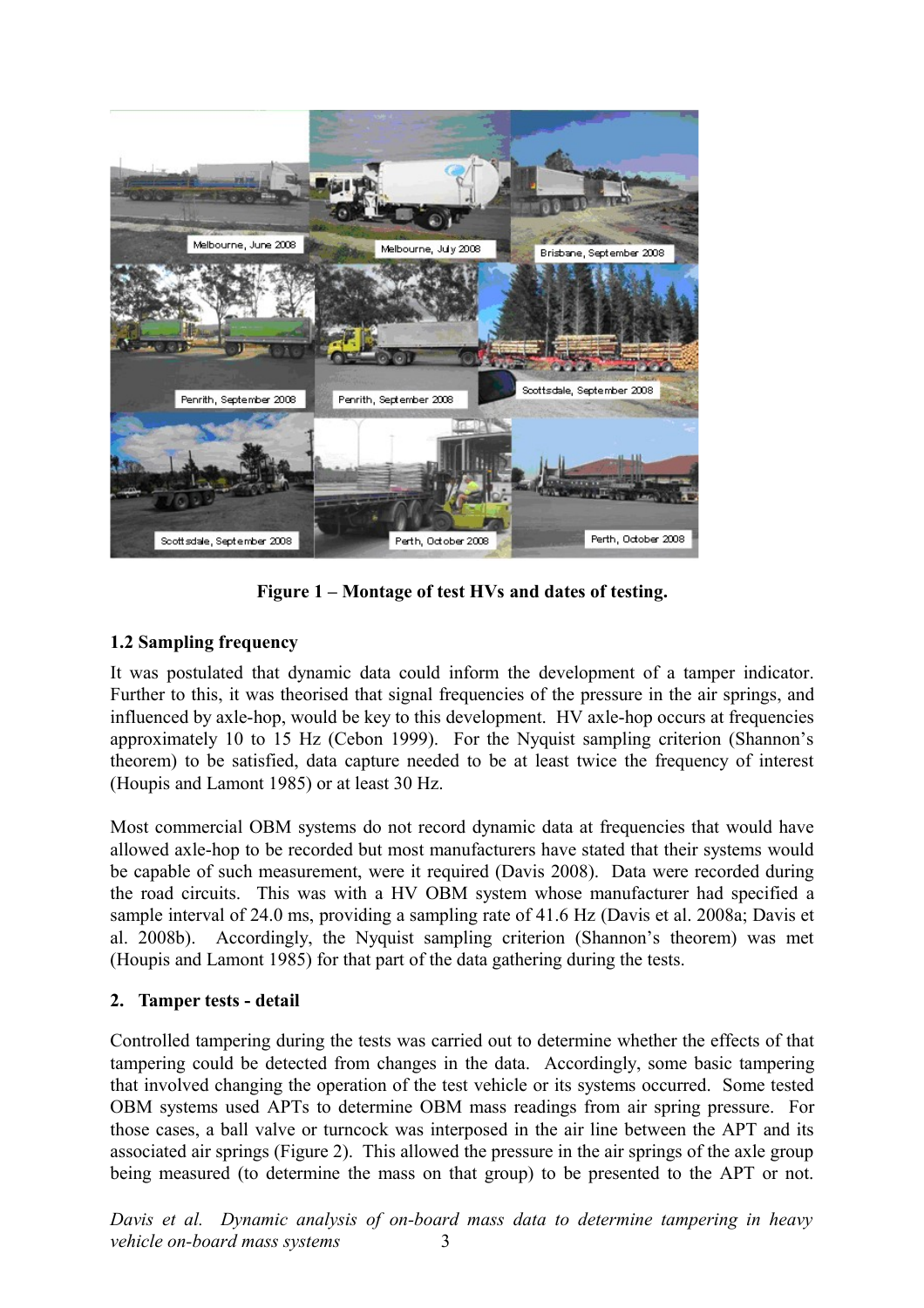Accordingly, this simulated the case where an operator may block the APT air line in an attempt to provide an OBM system with a false, and lower, group mass than the actual mass (Davis et al. 2008a; Davis et al. 2008b).



**Figure 2 – Ball value interposed between air spring and APT.**

# <span id="page-3-0"></span>**3. Results – analysis of dynamic data for non-tamper events**

The data sets recorded during the exercising of the HV suspensions is exemplified by the time series in [Figure 3.](#page-3-1) These data sets were recorded, for each test HV for each circuit for each load point, from the air pressure transducers connected to the air springs. Such plots were in alignment with typical HV air spring time series data recorded during travel over typical uneven pavements for other testing programmes (Davis and Bunker 2008).



<span id="page-3-1"></span>**Figure 3 – Example of dynamic on-board mass data.**

The dynamic air pressure transducer (APT) data were analysed using a fast Fourier transform (FFT). The frequency spectra at the air springs for all axle groups for all circuits (Davis et al. 2009) were derived. Rectangular FFT windowing was used (Brigham 1988) to analyse the 1248 data points recorded at 41.6 Hz for each dynamic recording as described above. Examples of these FFT plots are shown in [Figure 4.](#page-4-0) The vertical scale used is an arbitrary linear scale.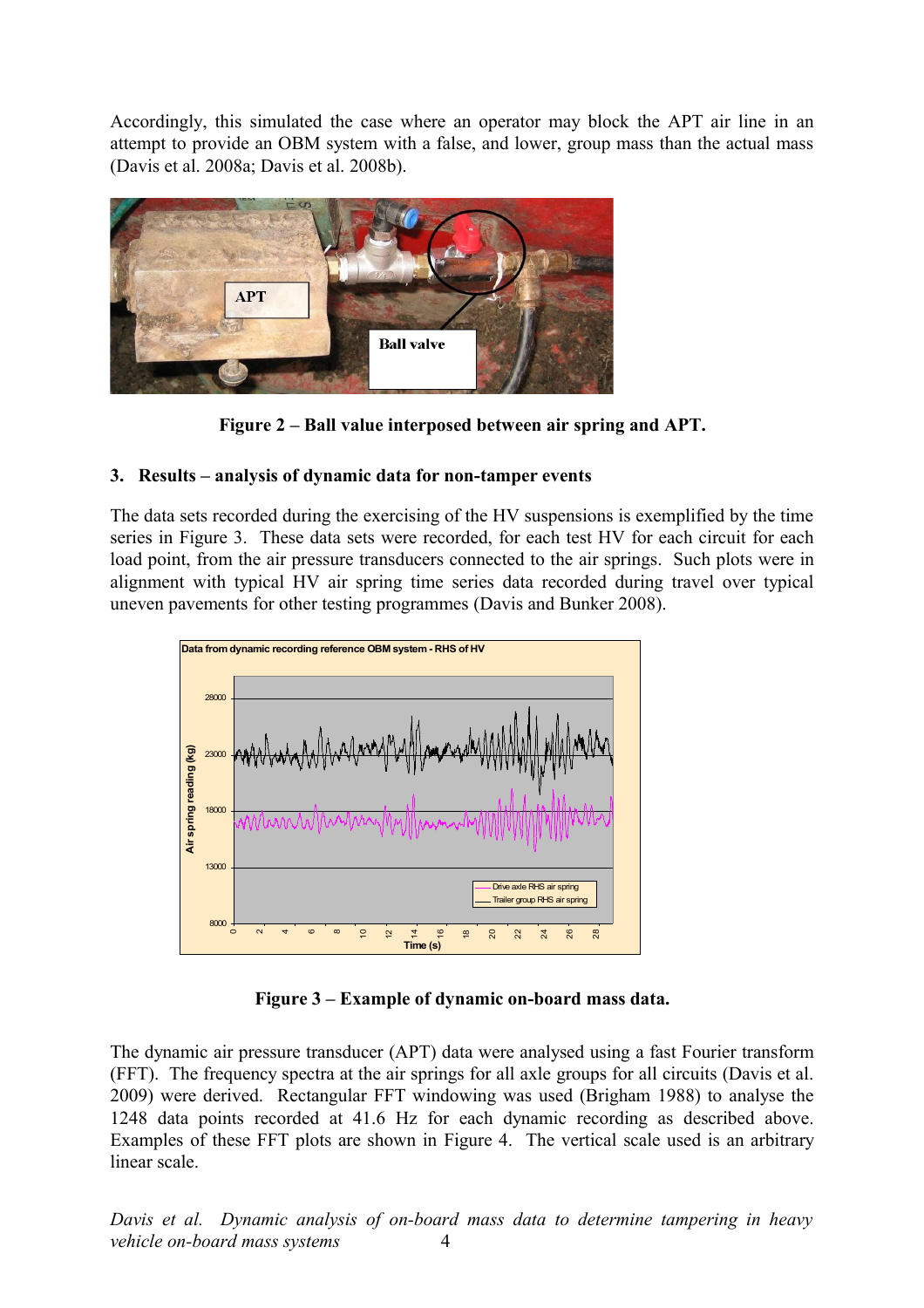

<span id="page-4-0"></span>**Figure 4 – Example of FFTs results from dynamic on-board mass data.**

The FFTs in [Figure 4,](#page-4-0) and others derived from the data recorded for this project, indicated that, for healthy suspensions without tampering, the frequency spectra of the air springs had various peaks from 1.0 Hz to 15 Hz. Further, the frequency peaks shown were a combination of vehicle Eigenfrequencies, vehicle geometry, and road surface unevenness. Vehicle Eigenfrequencies are related to vehicle dynamics and include such phenomena as body bounce, body pitch and axle hop. Body bounce is usually in the approximate range of 1 to 4 Hz (de Pont 1997). The pitch mode frequency is usually in the 3 to 4 Hz range (Cole and Cebon 1991; OECD 1998). The axle hop frequency is usually in the 10 to 15 Hz range (Cebon 1999).

Other influences that would be manifest in a FFT of air spring data would be where frequency matching between the vehicle Eigenfrequency and the road profile wavelength occurs for a given vehicle speed (OECD 1998). Peaks in the FFT plots shown in [Figure 4](#page-4-0) correspond to these types of influences. It is not necessary to identify the origin of each peak in the FFT plot in detail any further. This is because the development of the tamper indicators later in this paper is based on the amplitude of the FFT being uneven, comprising peaks and troughs, across the frequency range.

## **4. Development of tamper metrics**

Heavy vehicle (HV) regulators regard tampering with vehicle instrumentation or measurement systems, particularly those on HVs, as a major issue.

The ball valves were closed to simulate tamper events deliberately designed to prevent detection of correct HV mass while the test HV performed a circuit on typically uneven pavements. Examples of dynamic data recorded for test cases of tampering with the ball valves to the APTs shut are shown in [Figure 5.](#page-5-0) The choice of left or right side, drive or trailer axle data in these figures was not particularly significant; they are presented here as illustrative of typical dynamic data recorded during the tamper testing for all circuits and tested HVs.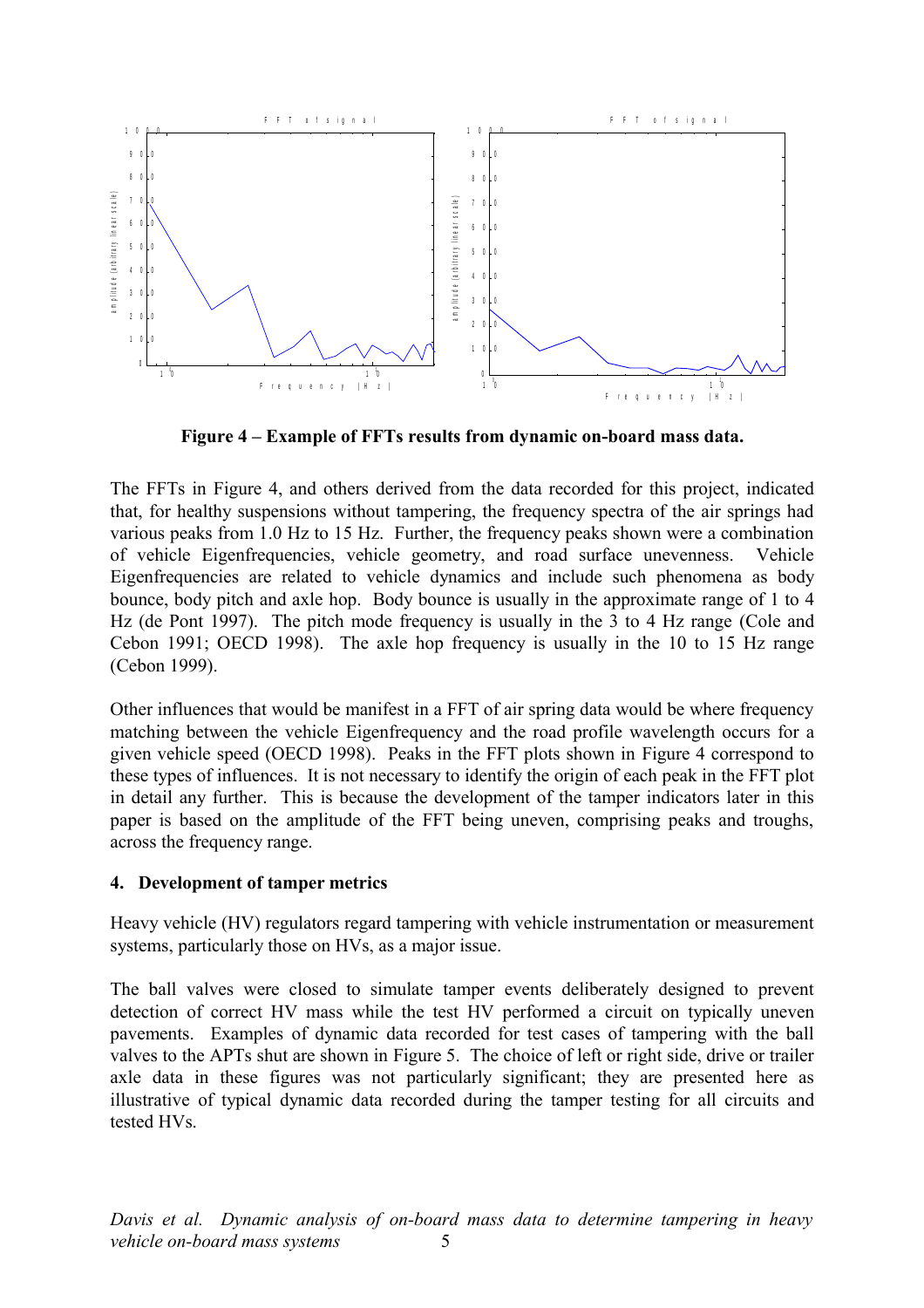

### <span id="page-5-0"></span>**Figure 5 – Examples of time-series data from on-board mass system when tampering occurred.**

The plots of the air spring data in [Figure 5](#page-5-0) indicate that the signal is relatively steady, sometimes declining due to air line leaks and with some small variation due to electronic noise present. They differ markedly from the dynamic data that would be expected from air springs in the time domain such as shown in the time series in [Figure 3.](#page-3-1)

The right panel of [Figure 5](#page-5-0) shows two signals from the drive axle of a test HV where both air lines were leaking. A decline in pressure is apparent approximately 5 seconds after the recording started and before the HV started its test run. Note that the ball valves were turned off at different times for this plot, leading to different starting points for air pressure depletion. Not all air lines in HVs leak; some do and that is a normal condition that is compensated for by the supply of more air from the compressor on the HV. The examples shown were representative and typical of the results from the tamper events where the air lines to the APTs were blocked. Accordingly, both the leaky and the air-tight states of the air lines for the controlled tamper events in the test programme were indicative with respect to the conditions surrounding potential tamper events in the field. Any tamper measure needed to address these.

Fast Fourier transforms (FFTs) were applied to the dynamic air pressure transducer (APT) data shown [Figure 5.](#page-5-0) Examples of these FFT plots are shown in [Figure 6.](#page-6-0)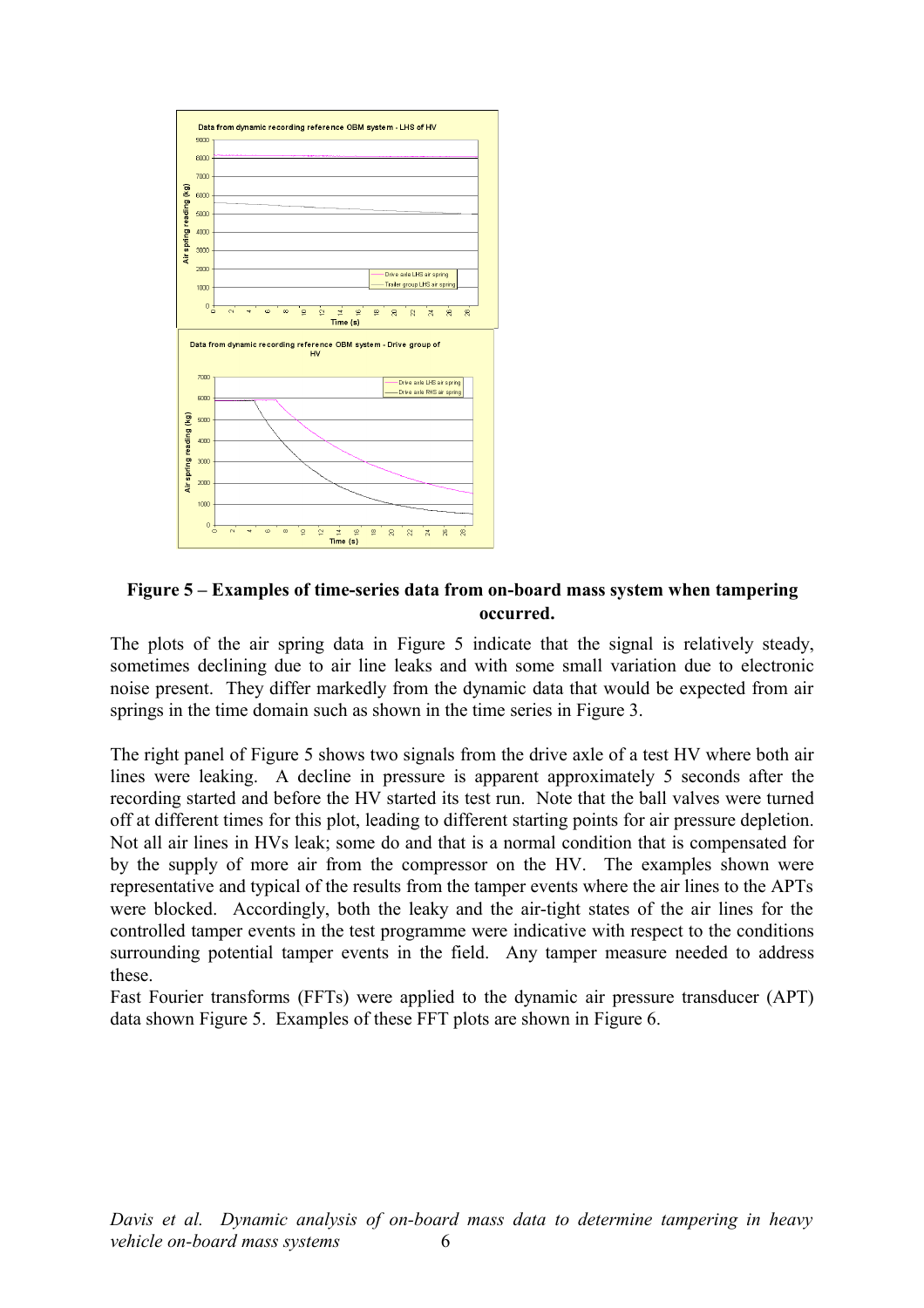

<span id="page-6-0"></span>**Figure 6. Example of FFTs for APT tampering events (LHS is flat line).**

Rectangular FFT windowing was used (Brigham 1988) to analyse the 1248 data points recorded at 41.6 Hz for each dynamic recording. The vertical scales used in [Figure 6](#page-6-0) are arbitrary linear scales but are of the same units.

The frequency spectra of the air springs when tampering occurred had some distinct and common characteristics, namely:

- a smooth transition from maxima at the lower end of the frequency spectrum to minima at the upper end; and
- no distinct peaks in the frequency spectrum from physical or mechanical influences on the HV air springs save for a maximum amplitude at the lower end of the spectrum.

The FFTs did not alter markedly in their overall shapes or characteristics for the leaky tamper events compared with the non-leaky ones. These FFT results were very likely due to the absence of dynamic signals at the APTs that would be expected at the air springs. As mentioned, these dynamic signals would be from a combination of sources such as road surface signals, pitch modes, HV Eigenfrequencies (OECD 1998), etc. This combination of signals was not evident in any of the FFT outputs from any of the tamper tests. Previous analysis arrived at a similar conclusion (Davis et al. 2009).

## **5. Tamper indicators**

Transport industry regulators in Australia would welcome an operational environment where tampering with HV systems did not occur. However, should OBM systems be implemented in a regulatory framework in future, transport industry regulators take the pragmatic view that attempts at tampering will occur. That such a framework is being considered more widely is evident (Clarke and Prentice 2009). Accordingly, reliable tamper-evident metrics are required to indicate tamper events.

To detect tampering events, a number of quantitative tampering measures have been developed. This paper provides only the results for one such measure, designated the 'tampering index' (TIX). Other tampering metrics are being developed by TCA and the Department of Transport and Main Roads. As is proper, details of these are being kept confidential so that they are not undermined by unscrupulous activity such as reverse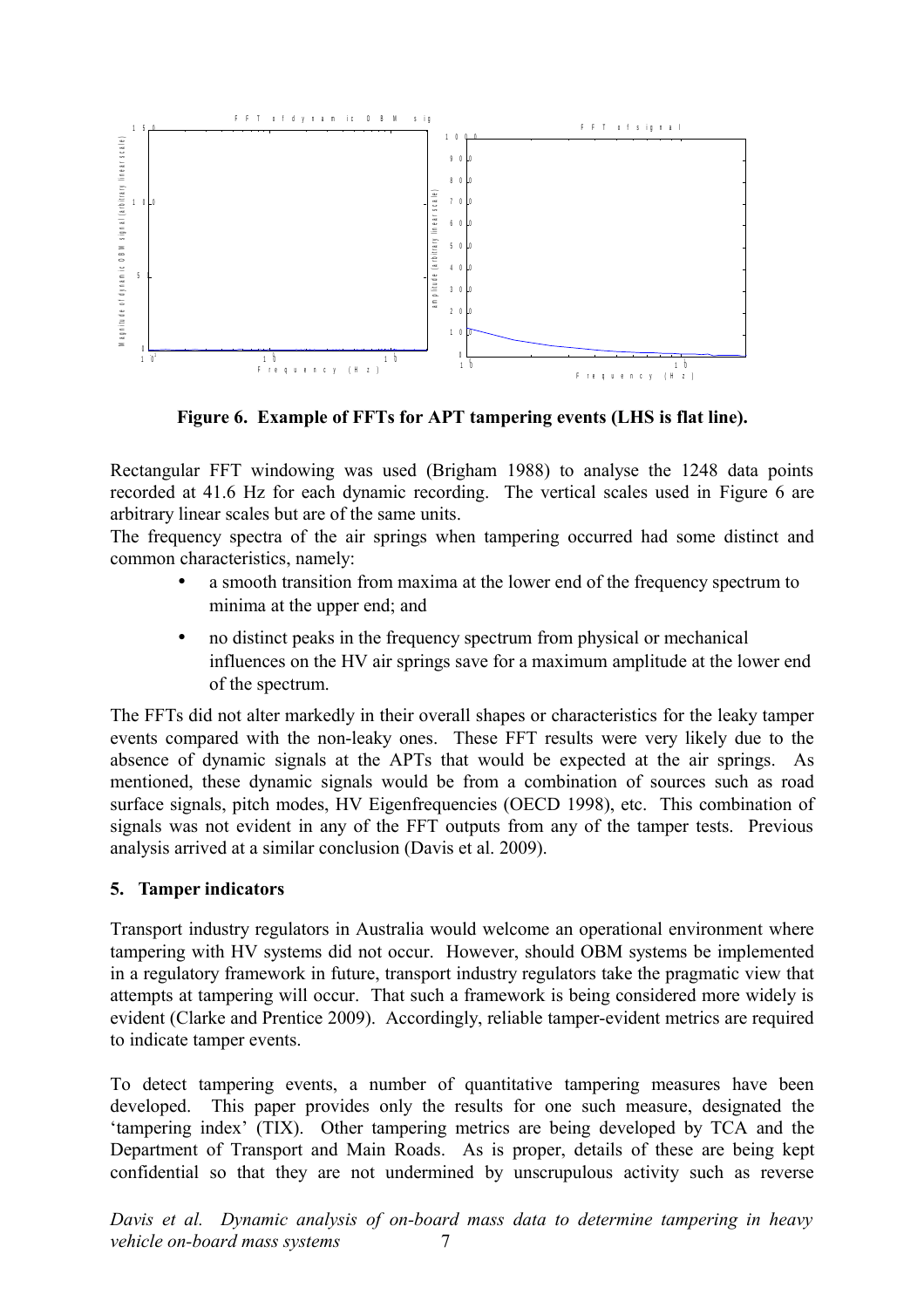engineering being applied to them. Accordingly, a general description of the TIX algorithm and the results of its application are made public here, but specific details are restricted. The tampering index (TIX) is a non-dimensional number and is proposed as one of a range of indicators to be applied to OBM data. These indicators are anticipated as triggers to notify jurisdictions of potential tamper events.

The TIX indicator was derived from the range of dynamic data from the OBM system primary transducers. Were the load or the speed to increase, then the range of the dynamic data would be expected to increase as shown in other work in this project (Davis and Bunker 2008). Accordingly, the TIX algorithm normalises the data's dynamic range so that the TIX values remain within a reasonably constant envelope, irrespective of speed or load. Applying the TIX algorithm to the dynamic data for the non-tamper circuits resulted in a range of values that were indicative of "healthy" operation, *i.e.* no tampering. [Figure 7](#page-7-0) shows a graphical



# <span id="page-7-0"></span>**Figure 7 – Illustrative plot showing TIX range for dynamic data during typical operation and TIX value during tamper event.**

The "healthy" range for TIX values is arrowed and between the upper and lower TIX results. In this figure, the TIX tamper value is the lower square. Where the derived TIX values resulted in loci, rather than points of maxima and minima, the healthy range for the TIX values was bounded by those loci. The TIX algorithm was applied to the dynamic data recorded during the test circuits for both the tamper and non-tamper test states. This was to provide TIX values for control data when the HVs were moving without tampering *vs.* test TIX values derived from the test data cases for tamper events. Thirty-eight instances of tamper *vs.* non-tamper events were analysed using the TIX algorithm. Three indicative examples for this analysis are plotted in [Figure 8](#page-8-0) below.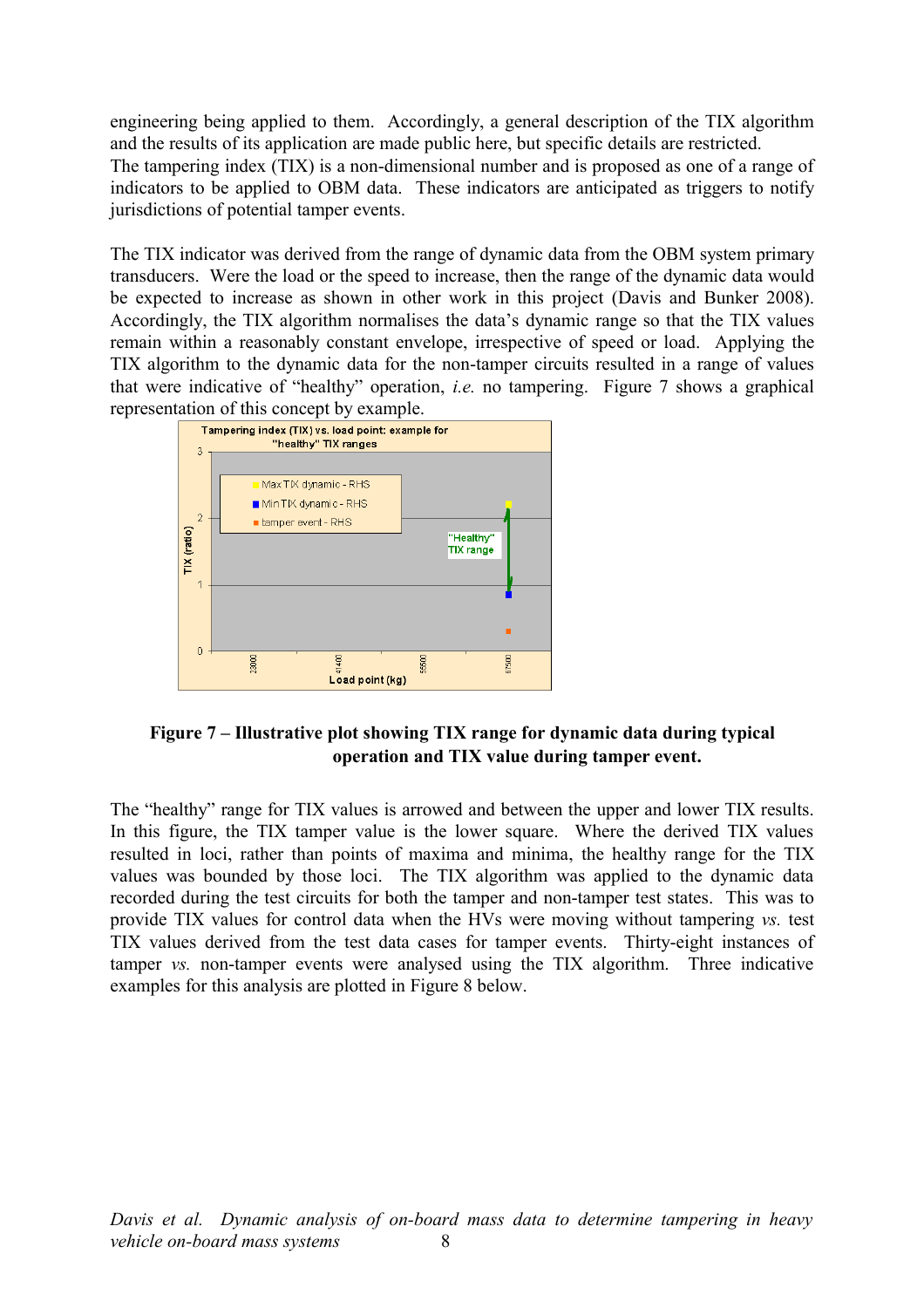

# <span id="page-8-0"></span>**Figure 8 – Annotated example of TIX algorithm applied to empirical on-board mass data for typical operation and during tamper event.**

In all thirty-eight cases, the TIX values for tamper tests were distinct from TIX ranges or areas between the loci for maxima and minima from the non-tamper data (Davis et al. 2009).

The TIX algorithm was also applied to data collected from air springs during other testing (Davis and Bunker 2008) that incorporated a range of speeds from urban to highway. The order-of-magnitude of these TIX results remained constant for that range of speeds. This validated the concept of the inclusion of a normalising factor in the TIX algorithm.

## **6. Discussion**

### **6.1 Tamper metrics - implementation**

The following logical chain of scenarios derived from the testing in this project may inform Stage 2 of the IAP for implementation of OBM systems on HVs. Given any normal operational scenario for a monitored HV, a number of metrics would be expected to be present, including:

movement of the vehicle (detected *via* GPS tracking capability);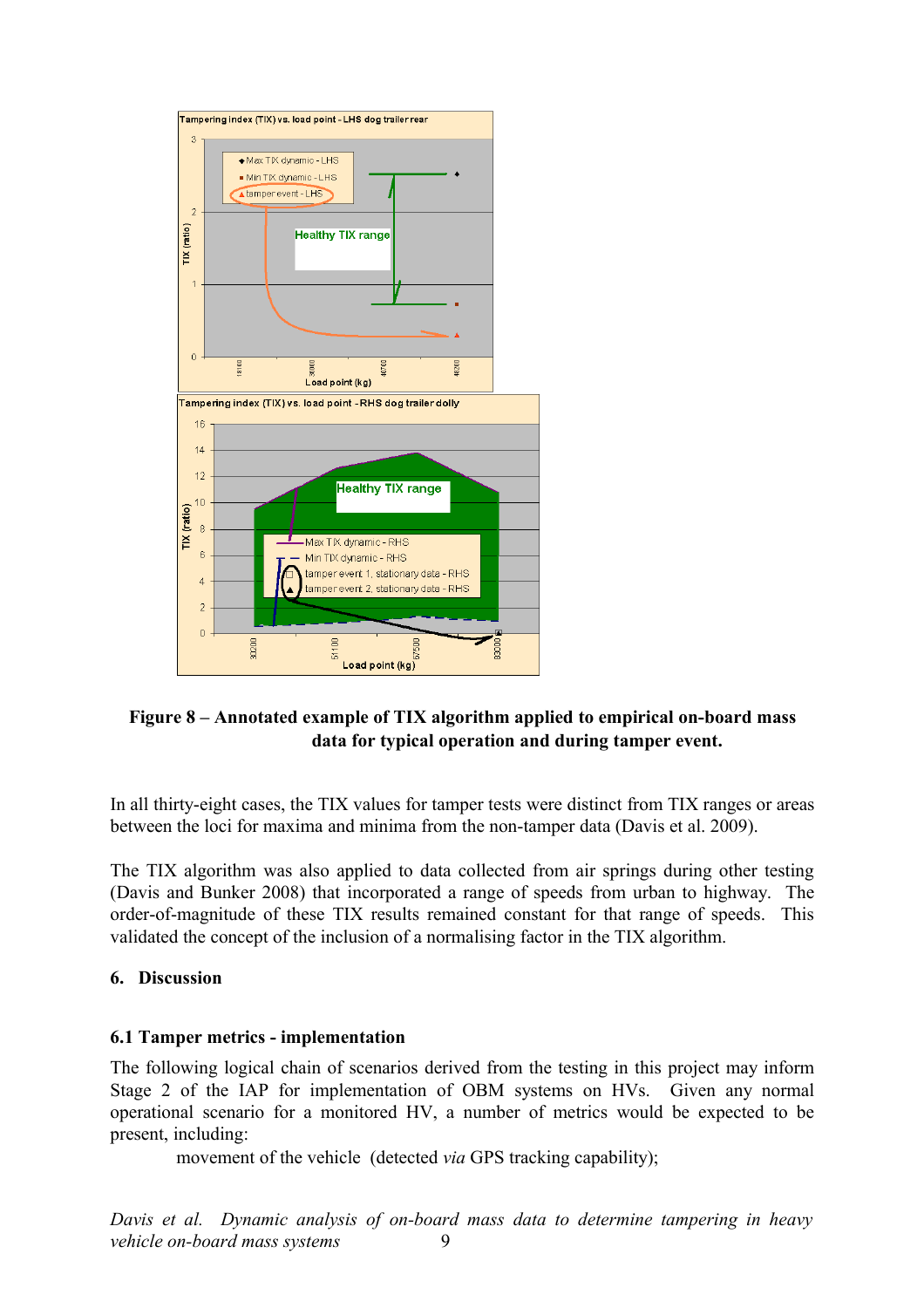frequency spectrum of the dynamic data being characterised as: not smooth; not declining in magnitude with increasing frequency; with multiple peaks and all of them above (say) 1.0 Hz; and tamper index (TIX) within healthy bounds.

Were scenarios 1 to 3 (and hence their associated metrics) to be present, then tampering is highly improbable. Some OBM systems have an accelerometer built into their housing. These elements are used by manufacturers to compensate the OBM reading when the HV is parked on a slope. Other applications of accelerometers in OBM modules are used to determine if the HV is on level ground. Both these applications of accelerometers to OBM readings allow the HV operator to make a judgement of the reliability of the OBM readout accuracy or, in more advanced applications, allow the OBM system to correct the raw transducer data before displaying a mass value (Davis 2008).

Further to scenarios 1 to 3 above, then, another indicator may be added:

7. dynamic signals from the chassis of the vehicle as it is in motion and as measured by an accelerometer in the OBM unit.

Were a combination of scenario 1, above, to be present without scenarios 2 to 4, it is highly likely that tampering has occurred. Other combinations, such as where all or part of scenario 2 or scenario 3 are not present individually but scenario 4 is detected, would indicate a high probability that a tamper event had occurred.

Even for basic implementation of tamper-evidence without the multiple verifications of scenarios 1 to 4 (and their associated metrics) above, the simple metrics of:

movement of the vehicle, as detected by GPS;

dynamic data being present at the chassis; and

absence of primary transducer signal (due to blocked air line or cables cut);

would be a basic set of conditions that would indicate a high probability of a tamper event.

### **6.2 Future research**

The main areas of potential tampering with APTs have been addressed in the test programme and development of both technical and business options to detect these events will need to be addressed for implementation of regulatory OBM system application to Australian HVs. The issue of applying the TIX algorithm developed to detect tampering to load cell data needs to be undertaken. This is because HVs use load cells as well as APTs to determine OBM readings. The issue of tampering with load cells in the static environment has been shown to be of concern (Karl et al. 2009). The TIX algorithm has not yet been validated against corrupted *vs.* typical load cell data. A modified OBM reference system will need to be used to measure dynamic signals from load cells, before and after they have been wedged, to explore further the validity of the tampering algorithms and any supporting technical and business rules developed.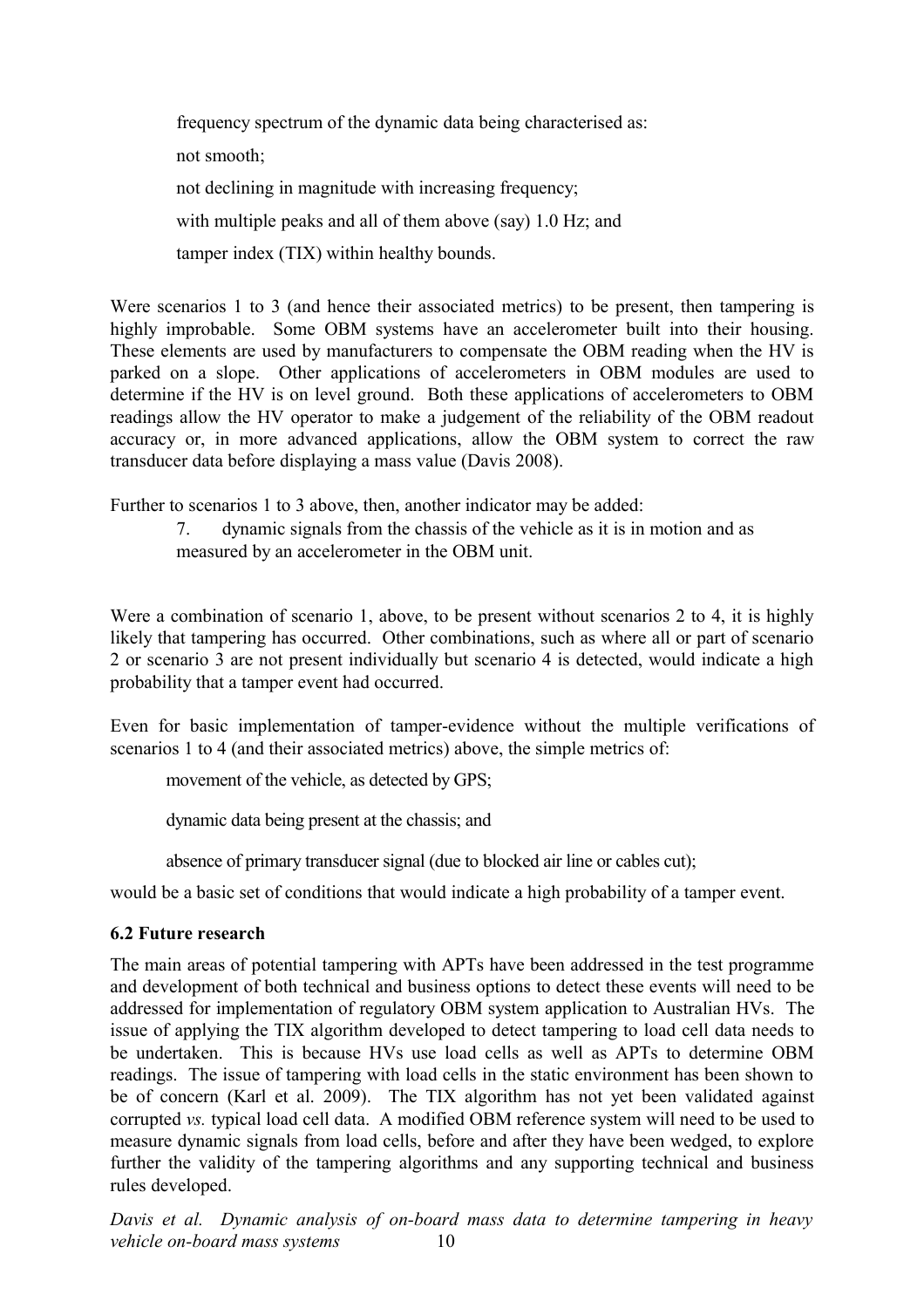# **7. Conclusion**

This paper has presented typical air pressure transducer tamper data from the heavy vehicle OBM testing programme conducted by Transport Certification Australia (TCA). It has expanded on data analysis of the deliberate tampering events during the OBM system testing. A set of tamper indicators was developed and included an algorithm to indicate a tamper event. These indicators and the algorithm have been presented, with some validation. These developments will inform road transport regulators and jurisdictions in the implementation of OBM systems for heavy vehicles (HVs) and may be used for Stage 2 of the Intelligent Access Project. The main areas of potential tampering have now been addressed and development of both technical and business options to detect these events will need to be addressed for implementation of regulatory OBM system application to Australian HVs. Agreed best practice guidelines and procedures for installation, calibration, operation and maintenance, will be developed as TCA moves into the regulatory phase for OBM implementation. The test programme investigated the potential use of additional intelligence derived from analysis of dynamic OBM data as validation against data from the static data recorded by those OBM systems.

# **8. Acknowledgement**

The authors would like to express their appreciation to the OBM testing team and ARRB Group staff (including Chris Blanksby, Peter Eady and Anthony Germanchev) that contributed to the testing program and collected data for this paper.

# **9. References**

- Brigham, E. O. (1988). The Fast Fourier Transform and Its Applications, Prentice-Hall, Englewood Cliffs, New Jersey, USA.
- Cebon, D. (1999). Handbook of Vehicle-Road Interaction, Swets & Zeitlinger, Lisse, South Holland, Netherlands.
- Clarke, H., and Prentice, D. (2009). "A Conceptual Framework for the Reform of Taxes Related to Roads and Transport." La Trobe University., Melbourne, Victoria, Australia.
- Cole, D. J., and Cebon, D. (1991). "Assessing the Road-Damaging Potential of Heavy Vehicles." Journal of Automobile Engineering Proc IMechE, 205, 223 - 232.
- Davis, L. (2008). "Technical Feasibility Assessment of on-Board Mass-Monitoring (OBM) Devices. International Study Tour Report." Queensland Department of Main Roads; Queensland University of Technology; Transport Certification Australia., Brisbane, Queensland, & Melbourne, Victoria; Australia.
- Davis, L., and Bunker, J. (2008). Suspension Testing of 3 Heavy Vehicles Methodology and Preliminary Frequency Analysis, Queensland Department of Main Roads; Queensland University of Technology., Brisbane, Queensland, Australia.
- Davis, L., Bunker, J., and Karl, C. (2008a). "Technical Feasibility Assessment of on-Board Mass-Monitoring (OBM) Devices: A) Accuracy and Robustness B) Ancillary Systems Analysis. Full-Scale Test Plan." Queensland Department of Main Roads; Queensland University of Technology; Transport Certification Australia., Brisbane, Queensland, & Melbourne, Victoria; Australia.
- Davis, L., Bunker, J., and Karl, C. (2008b). "Technical Feasibility Assessment of on-Board Mass-Monitoring (OBM) Devices: A) Accuracy and Robustness B) Ancillary Systems Analysis. Pilot Test Plan." Queensland Department of Main Roads; Queensland University of Technology; Transport Certification Australia., Brisbane, Queensland, &